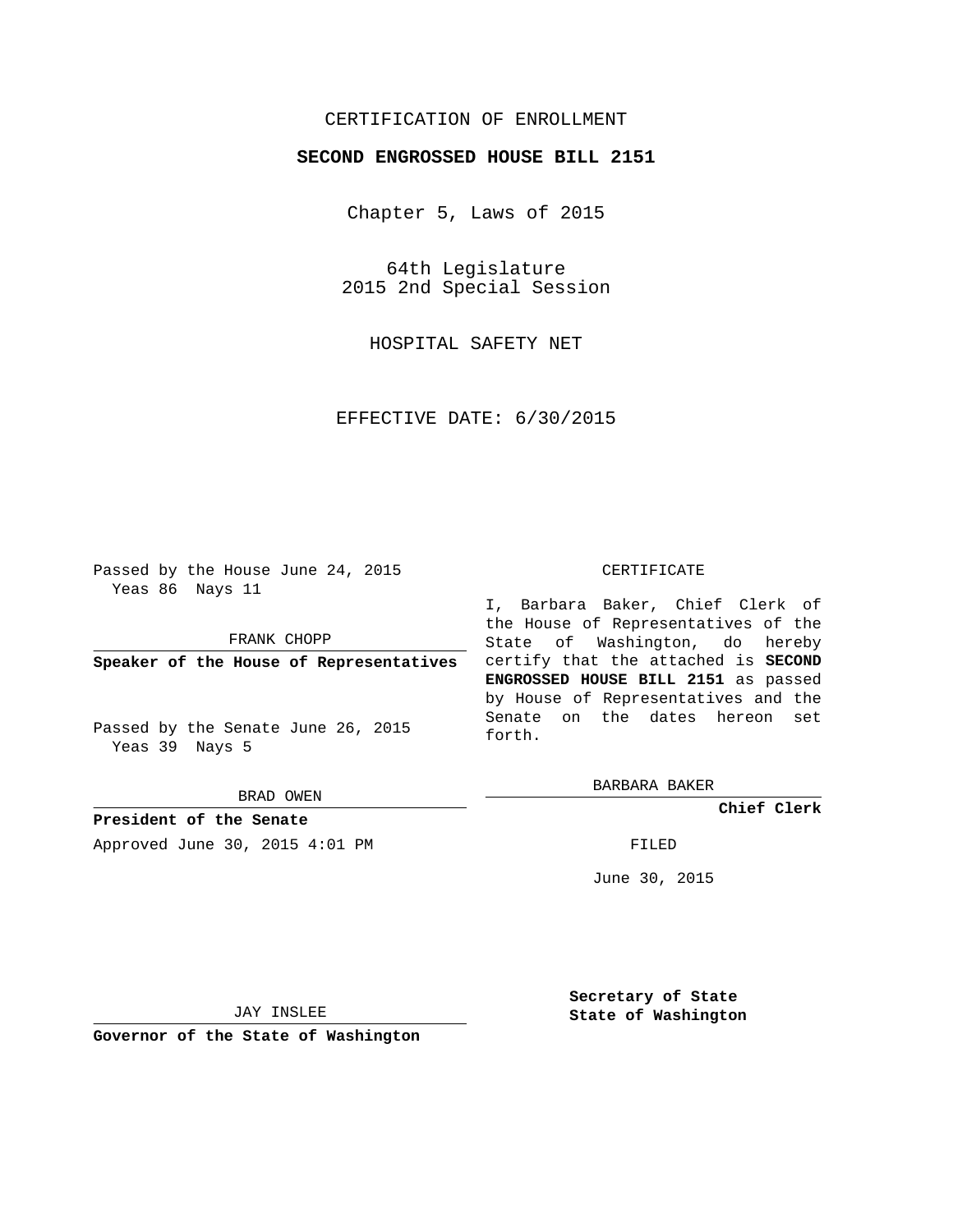## **SECOND ENGROSSED HOUSE BILL 2151**

Passed Legislature - 2015 2nd Special Session

**State of Washington 64th Legislature 2015 Regular Session**

**By** Representatives Jinkins, Schmick, and Bergquist

Read first time 02/19/15. Referred to Committee on Appropriations.

 AN ACT Relating to continuation of the hospital safety net assessment for two additional biennia; amending RCW 74.60.005, 74.60.020, 74.60.030, 74.60.050, 74.60.090, 74.60.100, 74.60.120, 74.60.130, 74.60.150, 74.60.160, and 74.60.901; providing an 5 expiration date; and declaring an emergency.

6 BE IT ENACTED BY THE LEGISLATURE OF THE STATE OF WASHINGTON:

7 **Sec. 1.** RCW 74.60.005 and 2013 2nd sp.s. c 17 s 1 are each 8 amended to read as follows:

 (1) The purpose of this chapter is to provide for a safety net assessment on certain Washington hospitals, which will be used solely to augment funding from all other sources and thereby support additional payments to hospitals for medicaid services as specified 13 in this chapter.

 (2) The legislature finds that federal health care reform will result in an expansion of medicaid enrollment in this state and an 16 increase in federal financial participation. ((As a result, the hospital safety net assessment and hospital safety net assessment fund created in this chapter will begin phasing down over a four-year period beginning in fiscal year 2016 as federal medicaid expansion is 20 fully implemented. The state will end its reliance on the assessment 21 and the fund by the end of fiscal year 2019.)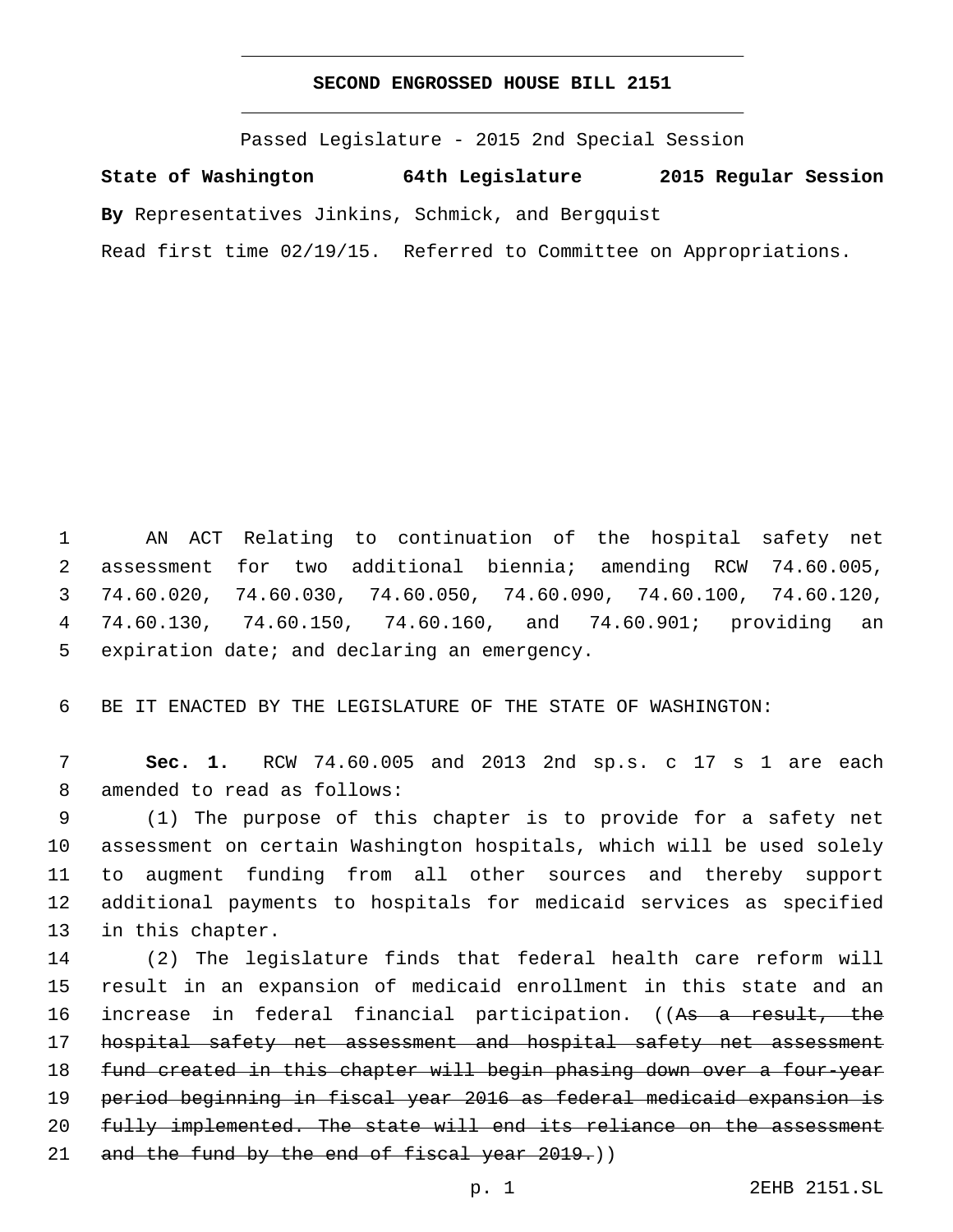(3) In adopting this chapter, it is the intent of the 2 legislature:

 (a) To impose a hospital safety net assessment to be used solely 4 for the purposes specified in this chapter;

5 (b) To generate approximately ((four hundred forty-six million three hundred thirty-eight thousand)) nine hundred seventy-five 7 million dollars per state fiscal ((year in fiscal years 2014 and 2015, and then phasing down in equal increments to zero by the end of 9 fiscal year 2019,)) biennium in new state and federal funds by disbursing all of that amount to pay for medicaid hospital services 11 and grants to certified public expenditure and critical access hospitals, except costs of administration as specified in this chapter, in the form of additional payments to hospitals and managed care plans, which may not be a substitute for payments from other 15 sources, but which include quality improvement incentive payments 16 under RCW 74.09.611;

17 (c) To generate ((one hundred ninety-nine million eight hundred 18 thousand)) two hundred ninety-two million dollars ((in the 2013-2015 biennium, phasing down to zero by the end of the 2017-2019 biennium,)) per biennium during the 2015-2017 and 2017-2019 biennia in new funds to be used in lieu of state general fund payments for 22 medicaid hospital services;

 (d) That the total amount assessed not exceed the amount needed, in combination with all other available funds, to support the 25 payments authorized by this chapter;  $((and))$ 

 (e) To condition the assessment on receiving federal approval for receipt of additional federal financial participation and on continuation of other funding sufficient to maintain aggregate payment levels to hospitals for inpatient and outpatient services covered by medicaid, including fee-for-service and managed care, at least at the levels the state paid for those services on July 1, 32 ((2009)) 2015, as adjusted for current enrollment and utilization( $(\tau$  but without regard to payment increases resulting from chapter 30, 34 Laws of 1st sp. sess)  $i$  and

 (f) For each of the two biennia starting with fiscal year 2016 to generate:

 (i) Four million dollars for new integrated evidence-based psychiatry residency program slots that did not receive state funding prior to 2016 at the integrated psychiatry residency program at the University of Washington; and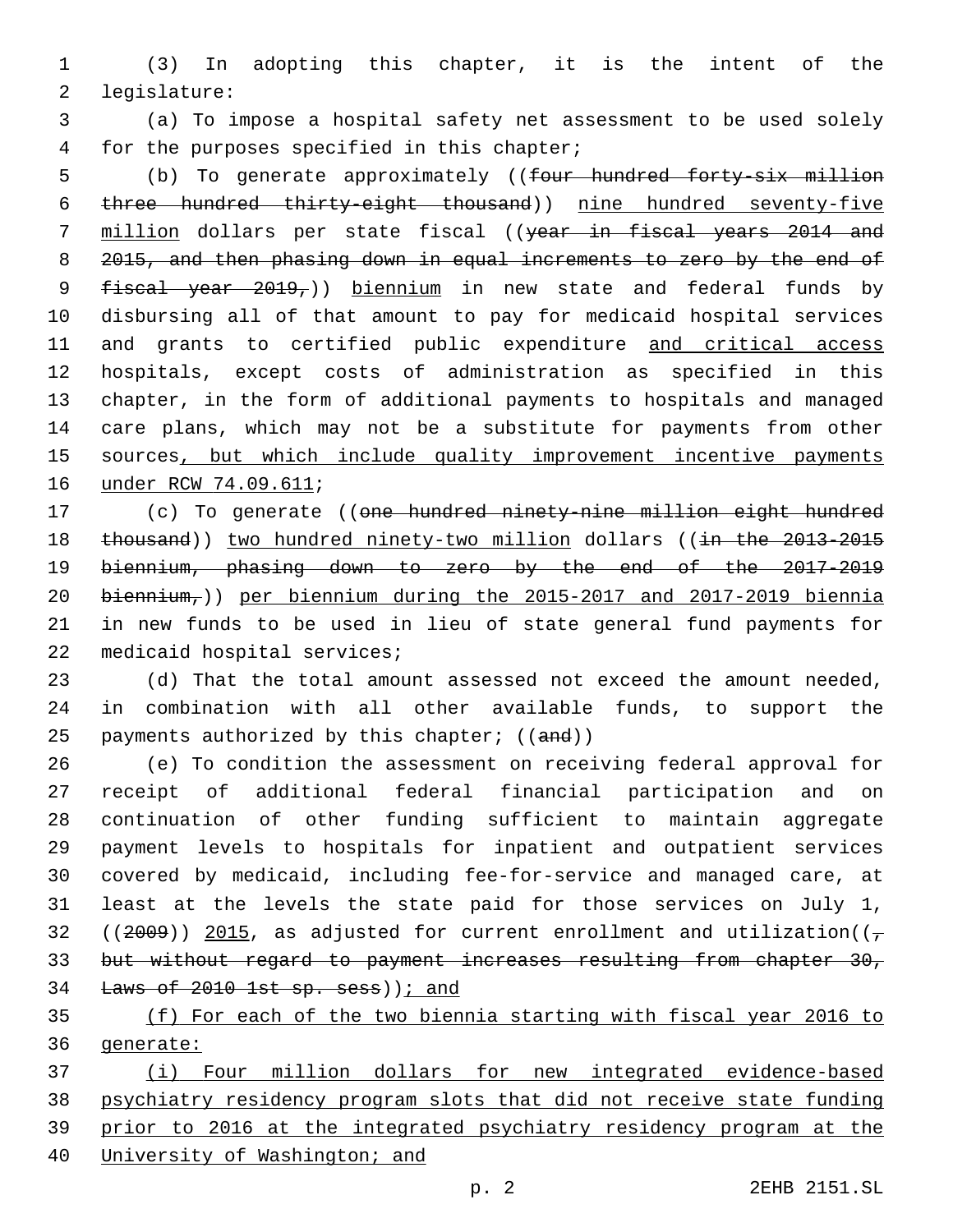(ii) Eight million two hundred thousand dollars for new family medicine residency program slots that did not receive state funding prior to 2016, as directed through the family medicine residency network at the University of Washington, for slots where residents 5 are employed by hospitals.

 **Sec. 2.** RCW 74.60.020 and 2013 2nd sp.s. c 17 s 3 are each 7 amended to read as follows:

 (1) A dedicated fund is hereby established within the state treasury to be known as the hospital safety net assessment fund. The purpose and use of the fund shall be to receive and disburse funds, together with accrued interest, in accordance with this chapter. Moneys in the fund, including interest earned, shall not be used or disbursed for any purposes other than those specified in this chapter. Any amounts expended from the fund that are later recouped by the authority on audit or otherwise shall be returned to the fund. (a) Any unexpended balance in the fund at the end of a fiscal 17 ((biennium)) year shall carry over into the following ((biennium))

18 fiscal year or that fiscal year and the following fiscal year and shall be applied to reduce the amount of the assessment under RCW  $74.60.050(1)(c)$ .

 (b) Any amounts remaining in the fund after July 1, 2019, shall be refunded to hospitals, pro rata according to the amount paid by the hospital since July 1, 2013, subject to the limitations of 24 federal law.

 (2) All assessments, interest, and penalties collected by the authority under RCW 74.60.030 and 74.60.050 shall be deposited into 27 the fund.

 (3) Disbursements from the fund are conditioned upon appropriation and the continued availability of other funds sufficient to maintain aggregate payment levels to hospitals for inpatient and outpatient services covered by medicaid, including fee- for-service and managed care, at least at the levels the state paid for those services on July 1, ((2009)) 2015, as adjusted for current 34 enrollment and utilization((, but without regard to payment increases 35 resulting from chapter 30, Laws of 2010 1st sp. sess)).

(4) Disbursements from the fund may be made only:

 (a) To make payments to hospitals and managed care plans as 38 specified in this chapter;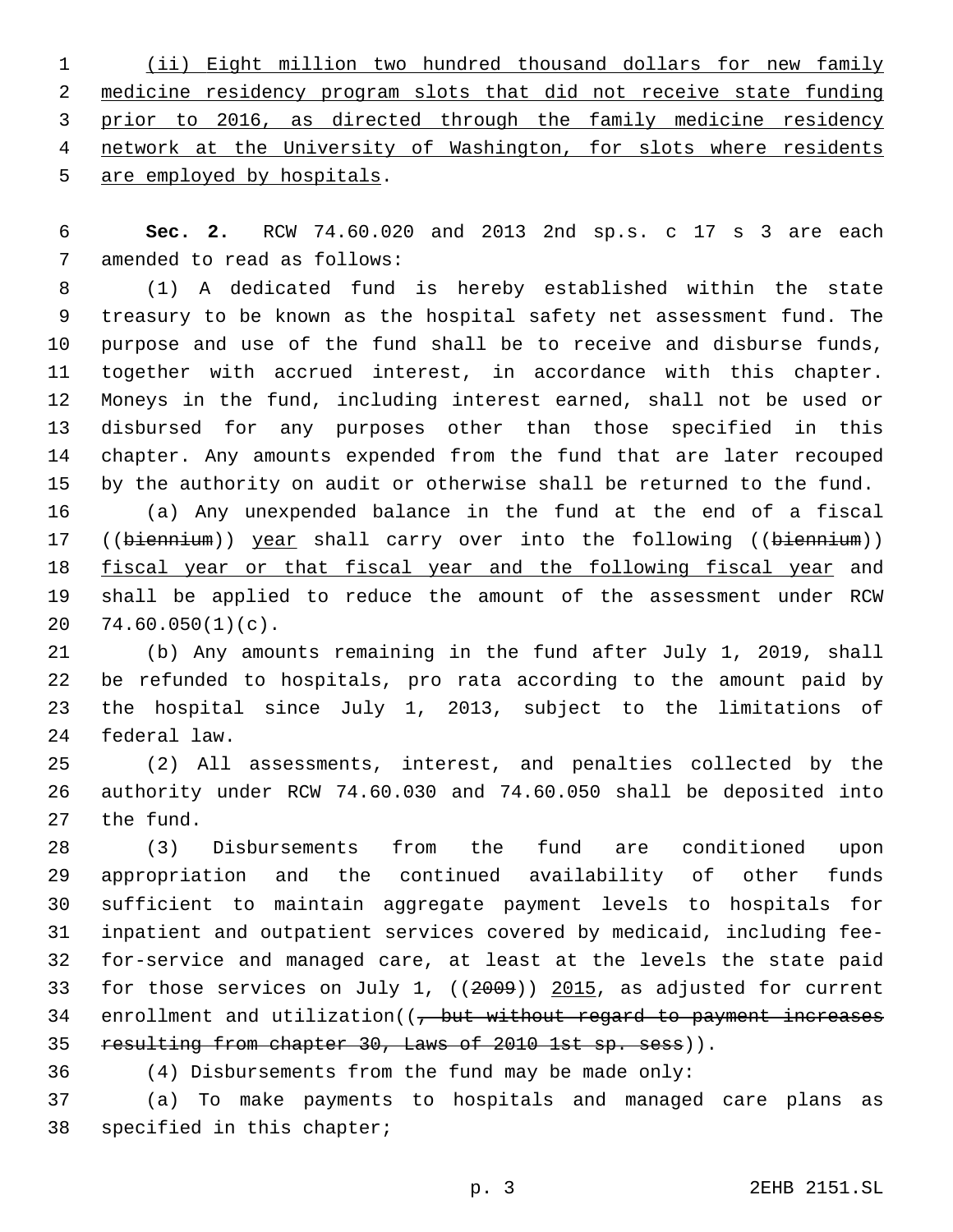(b) To refund erroneous or excessive payments made by hospitals 2 pursuant to this chapter;

 (c) For one million dollars per biennium for payment of administrative expenses incurred by the authority in performing the 5 activities authorized by this chapter;

 (d) For ((one hundred ninety-nine million eight hundred 7 thousand)) two hundred eighty-three million dollars ((in the 8 2013-2015)) per biennium, ((phasing down to zero by the end of the 2017-2019 biennium)) to be used in lieu of state general fund payments for medicaid hospital services, provided that if the full amount of the payments required under RCW 74.60.120 and 74.60.130 cannot be distributed in a given fiscal year, this amount must be 13 reduced proportionately;

 (e) To repay the federal government for any excess payments made to hospitals from the fund if the assessments or payment increases set forth in this chapter are deemed out of compliance with federal statutes and regulations in a final determination by a court of competent jurisdiction with all appeals exhausted. In such a case, the authority may require hospitals receiving excess payments to refund the payments in question to the fund. The state in turn shall return funds to the federal government in the same proportion as the original financing. If a hospital is unable to refund payments, the state shall develop either a payment plan, or deduct moneys from 24 future medicaid payments, or both;

 (f) Beginning in state fiscal year 2015, to pay an amount sufficient, when combined with the maximum available amount of federal funds necessary to provide a one percent increase in medicaid hospital inpatient rates to hospitals eligible for quality improvement incentives under RCW 74.09.611; and

(g) For each state fiscal year 2016 through 2019 to generate:

 (i) Two million dollars for new integrated evidence-based psychiatry residency program slots that did not receive state funding prior to 2016 at the integrated psychiatry residency program at the University of Washington; and

 (ii) Four million one hundred thousand dollars for new family medicine residency program slots that did not receive state funding 37 prior to 2016, as directed through the family medicine residency network at the University of Washington, for slots where residents 39 are employed by hospitals.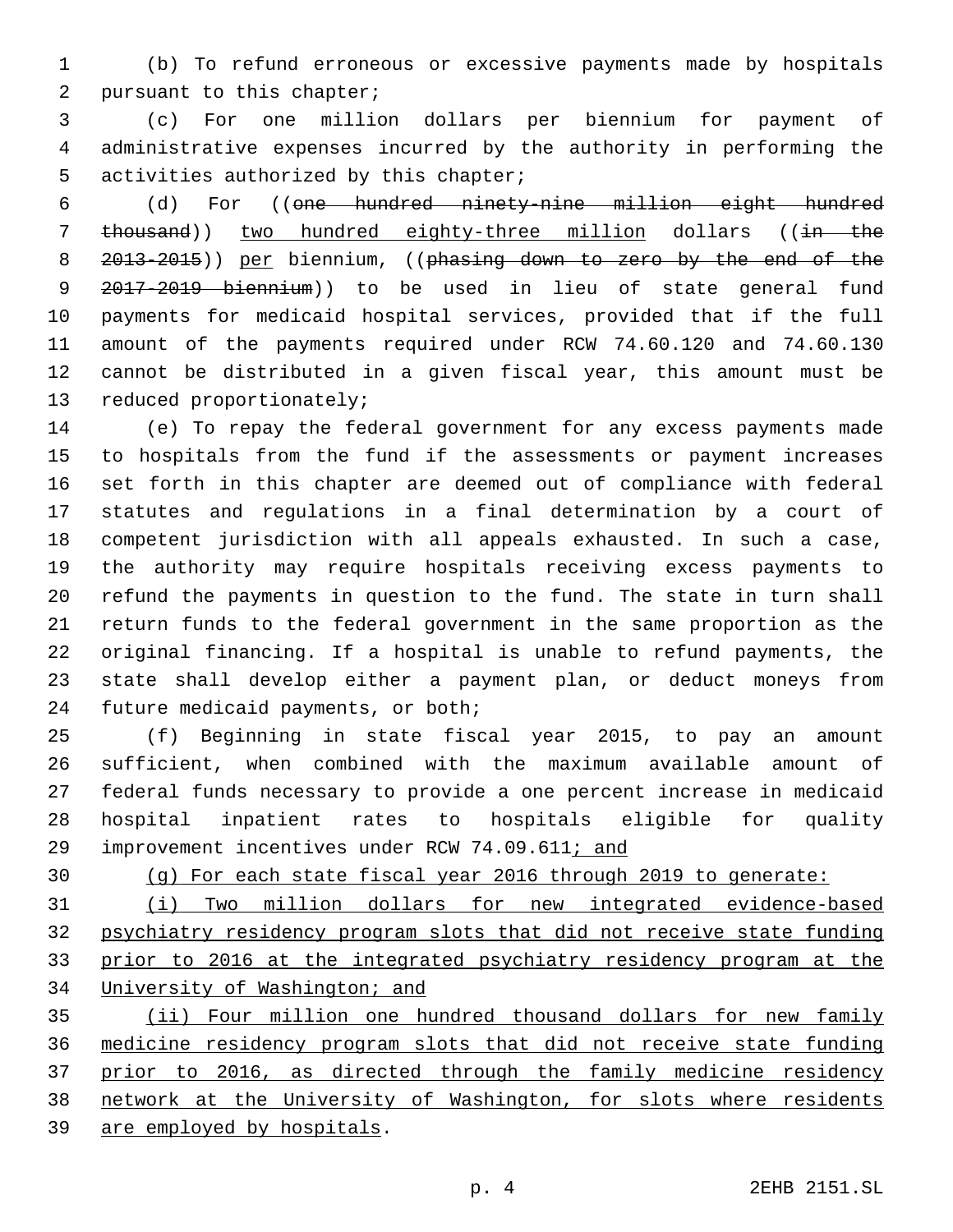1 **Sec. 3.** RCW 74.60.030 and 2014 c 143 s 1 are each amended to 2 read as follows:

3 (1)(a) Upon satisfaction of the conditions in RCW 74.60.150(1), 4 and so long as the conditions in RCW 74.60.150(2) have not occurred, 5 an assessment is imposed as set forth in this subsection( $\frac{1}{f}$  effective 6 October 1, 2013)). ((Initial assessment notices must be sent to each 7 hospital not earlier than thirty days after satisfaction of the 8 conditions in RCW 74.60.150(1). Payment is due not sooner than thirty 9 days thereafter. Except for the initial)) Assessment( $(\tau)$ ) notices 10 must be sent on or about thirty days prior to the end of each quarter 11 and payment is due thirty days thereafter.

12 (b) Effective ((October 1, 2013)) July 1, 2015, and except as 13 provided in RCW 74.60.050:

14 (i) ((For fiscal year 2014, an annual assessment for amounts 15 determined as described in (b)(ii) through (iv) of this subsection is 16 imposed for the time period of October 1, 2013, through June 30, 17 2014. The initial assessment notice must cover amounts due from 18 October 1, 2013, through either: (A) The end of the calendar quarter 19 prior to the satisfaction of the conditions in RCW 74.60.150(1) if 20 federal approval is received more than forty-five days prior to the 21 end of a quarter; or (B) the end of the calendar quarter after the 22 satisfaction of the conditions in RCW 74.60.150(1) if federal 23 approval is received within forty-five days of the end of a quarter. 24 For subsequent assessments during fiscal year 2014, the authority 25 shall calculate the amount due annually and shall issue assessments 26 for the appropriate proportion of the annual amount due from each  $27$  hospital;

28  $(iii)$  After the assessments described in  $(b)(i)$  of this 29 subsection,)) Each prospective payment system hospital, except 30 psychiatric and rehabilitation hospitals, shall pay a quarterly 31 assessment. Each quarterly assessment shall be no more than one 32 quarter of three hundred ((forty-four)) fifty dollars for each annual 33 nonmedicare hospital inpatient day, up to a maximum of fifty-four 34 thousand days per year. For each nonmedicare hospital inpatient day 35 in excess of fifty-four thousand days, each prospective payment 36 system hospital shall pay an assessment of one quarter of seven 37 dollars for each such day;

38  $((\{\text{iii}\})$  After the assessments described in  $(b)(i)$  of this 39 subsection,)) (ii) Each critical access hospital shall pay a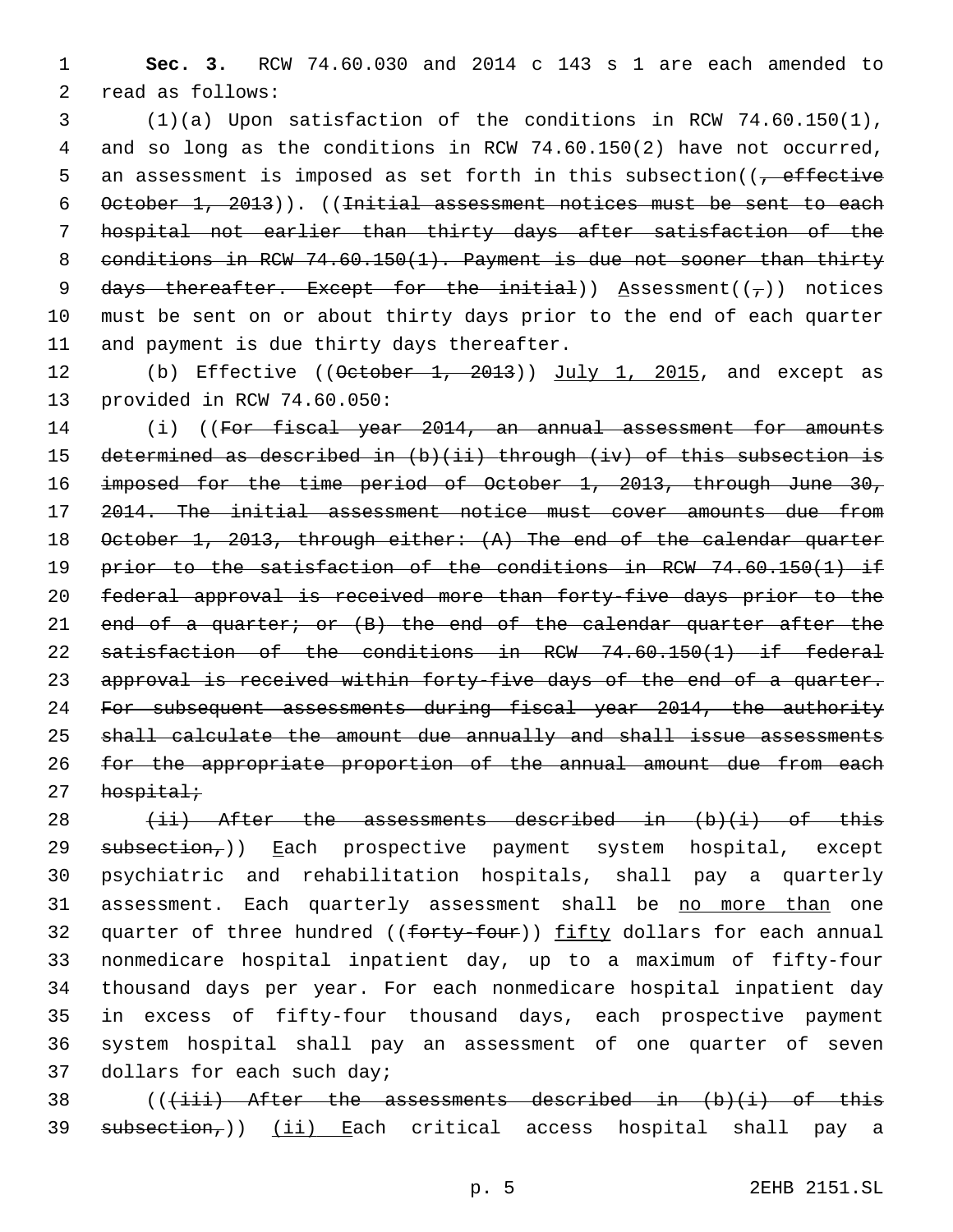1 quarterly assessment of one quarter of ten dollars for each annual 2 nonmedicare hospital inpatient day;

 $3$  (( $\pm i v$ ) After the assessments described in  $(b)$ (i) of this 4 subsection,)) (iii) Each psychiatric hospital shall pay a quarterly 5 assessment of no more than one quarter of ((sixty-seven)) seventy 6 dollars for each annual nonmedicare hospital inpatient day; and

7 ( $(\forall v)$  After the assessments described in  $(b)(i)$  of this 8  $subsection<sub>r</sub>)$ ) (iv) Each rehabilitation hospital shall pay a quarterly 9 assessment of no more than one quarter of ((sixty-seven)) seventy 10 dollars for each annual nonmedicare hospital inpatient day.

11 (2) The authority shall determine each hospital's annual 12 nonmedicare hospital inpatient days by summing the total reported 13 nonmedicare hospital inpatient days for each hospital that is not 14 exempt from the assessment under RCW 74.60.040(( $\frac{1}{1 + \text{taken}}$ ). The 15 authority shall obtain inpatient data from the hospital's 2552 cost 16 report data file or successor data file available through the centers 17 for medicare and medicaid services, as of a date to be determined by 18 the authority. For state fiscal year ((2014)) 2016, the authority 19 shall use cost report data for hospitals' fiscal years ending in 20 ((2010)) 2012. For subsequent years, the hospitals' next succeeding 21 fiscal year cost report data must be used.

 (a) With the exception of a prospective payment system hospital commencing operations after January 1, 2009, for any hospital without a cost report for the relevant fiscal year, the authority shall work with the affected hospital to identify appropriate supplemental information that may be used to determine annual nonmedicare hospital 27 inpatient days.

 (b) A prospective payment system hospital commencing operations after January 1, 2009, must be assessed in accordance with this section after becoming an eligible new prospective payment system 31 hospital as defined in RCW 74.60.010.

32 **Sec. 4.** RCW 74.60.050 and 2013 2nd sp.s. c 17 s 5 are each 33 amended to read as follows:

 (1) The authority, in cooperation with the office of financial management, shall develop rules for determining the amount to be assessed to individual hospitals, notifying individual hospitals of the assessed amount, and collecting the amounts due. Such rule making 38 shall specifically include provision for: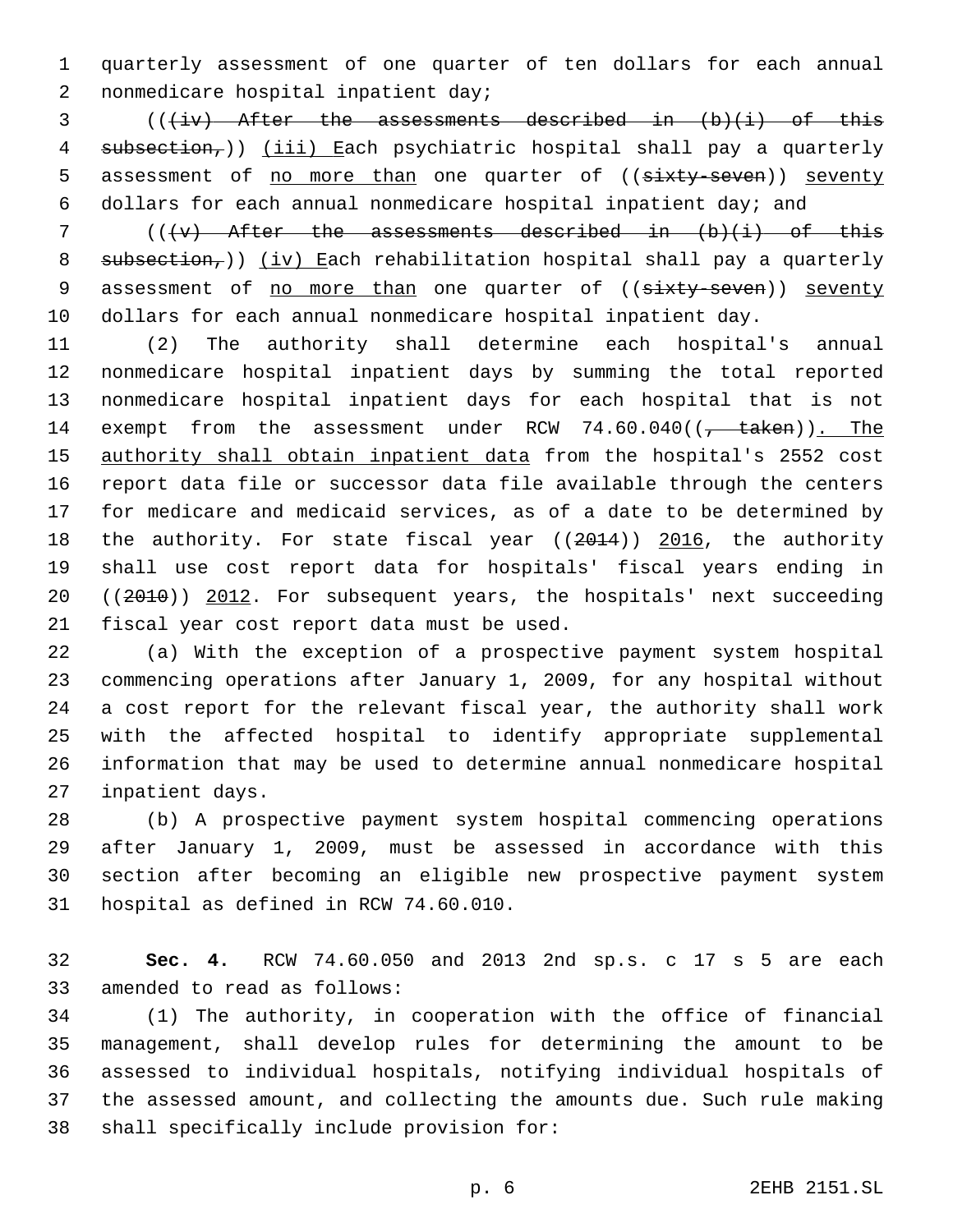(a) Transmittal of notices of assessment by the authority to each hospital informing the hospital of its nonmedicare hospital inpatient 3 days and the assessment amount due and payable;

 (b) Interest on delinquent assessments at the rate specified in 5 RCW 82.32.050; and

 (c) Adjustment of the assessment amounts in accordance with 7 subsection( $(\theta)$ ) (2) ( $(\theta)$  ( $(\theta)$ )) of this section.

8 (2) For state fiscal year ((2015)) 2016 and each subsequent state 9 fiscal year, the assessment amounts established under RCW 74.60.030 10 must be adjusted as follows:

 (a) If sufficient other funds, including federal funds, are available to make the payments required under this chapter and fund the state portion of the quality incentive payments under RCW 74.09.611 and 74.60.020(4)(f) without utilizing the full assessment under RCW 74.60.030, the authority shall reduce the amount of the 16 assessment to the minimum levels necessary to support those payments;

 (b) If the total amount of inpatient or outpatient supplemental payments under RCW 74.60.120 is in excess of the upper payment limit and the entire excess amount cannot be disbursed by additional payments to managed care organizations under RCW 74.60.130, the authority shall proportionately reduce future assessments on prospective payment hospitals to the level necessary to generate additional payments to hospitals that are consistent with the upper payment limit plus the maximum permissible amount of additional payments to managed care organizations under RCW 74.60.130;

 (c) If the amount of payments to managed care organizations under RCW 74.60.130 cannot be distributed because of failure to meet federal actuarial soundness or utilization requirements or other federal requirements, the authority shall apply the amount that cannot be distributed to reduce future assessments to the level necessary to generate additional payments to managed care organizations that are consistent with federal actuarial soundness or utilization requirements or other federal requirements;

 (d) If required in order to obtain federal matching funds, the maximum number of nonmedicare inpatient days at the higher rate provided under RCW 74.60.030(1)(b)(i) may be adjusted in order to 37 comply with federal requirements;

 (e) If the number of nonmedicare inpatient days applied to the rates provided in RCW 74.60.030 will not produce sufficient funds to support the payments required under this chapter and the state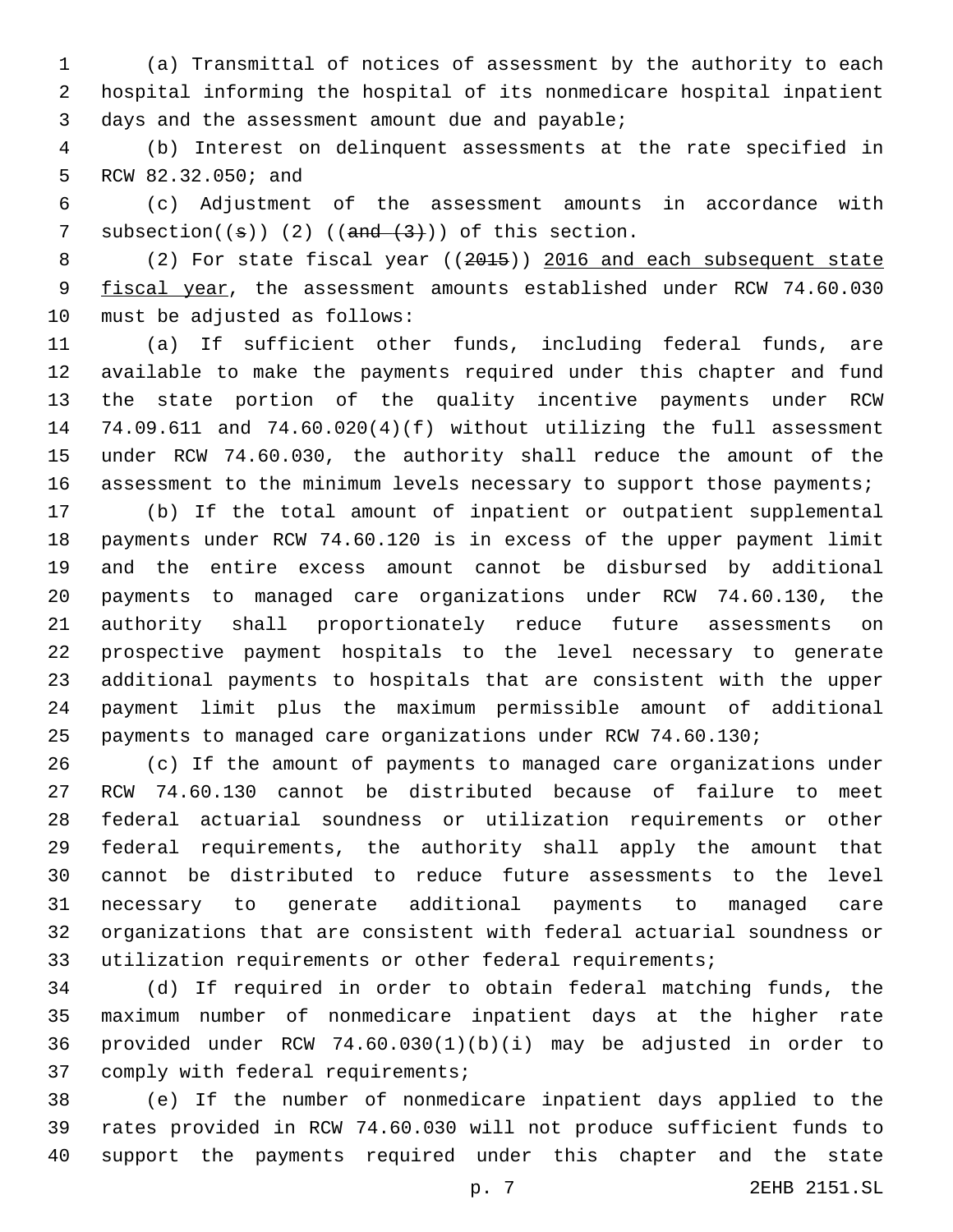portion of the quality incentive payments under RCW 74.09.611 and 74.60.020(4)(f), the assessment rates provided in RCW 74.60.030 may be increased proportionately by category of hospital to amounts no greater than necessary in order to produce the required level of funds needed to make the payments specified in this chapter and the state portion of the quality incentive payments under RCW 74.09.611 7 and  $74.60.020(4)(f)$ ; and

 (f) Any actual or estimated surplus remaining in the fund at the end of the fiscal year must be applied to reduce the assessment 10 amount for the subsequent fiscal year or that fiscal year and the 11 following fiscal years prior to and including fiscal year 2019.

12 (3) ((For each fiscal year after June 30, 2015, the assessment 13 amounts established under RCW 74.60.030 must be adjusted as follows:

14 (a) In order to support the payments required in this chapter, 15 the assessment amounts must be reduced in approximately equal yearly increments each fiscal year by category of hospital until the 17 assessment amount is zero by July 1, 2019;

 (b) If sufficient other funds, including federal funds, are 19 available to make the payments required under this chapter and fund the state portion of the quality incentive payments under RCW  $74.09.611$  and  $74.60.020(4)(f)$  without utilizing the full assessment under RCW 74.60.030, the authority shall reduce the amount of the 23 assessment to the minimum levels necessary to support those payments;

24 (c) If in any fiscal year the total amount of inpatient or outpatient supplemental payments under RCW 74.60.120 is in excess of the upper payment limit and the entire excess amount cannot be disbursed by additional payments to managed care organizations under RCW 74.60.130, the authority shall proportionately reduce future assessments on prospective payment hospitals to the level necessary to generate additional payments to hospitals that are consistent with the upper payment limit plus the maximum permissible amount of additional payments to managed care organizations under RCW  $33 \quad 74.60.130 \cdot$ 

 (d) If the amount of payments to managed care organizations under RCW 74.60.130 cannot be distributed because of failure to meet federal actuarial soundness or utilization requirements or other federal requirements, the authority shall apply the amount that cannot be distributed to reduce future assessments to the level necessary to generate additional payments to managed care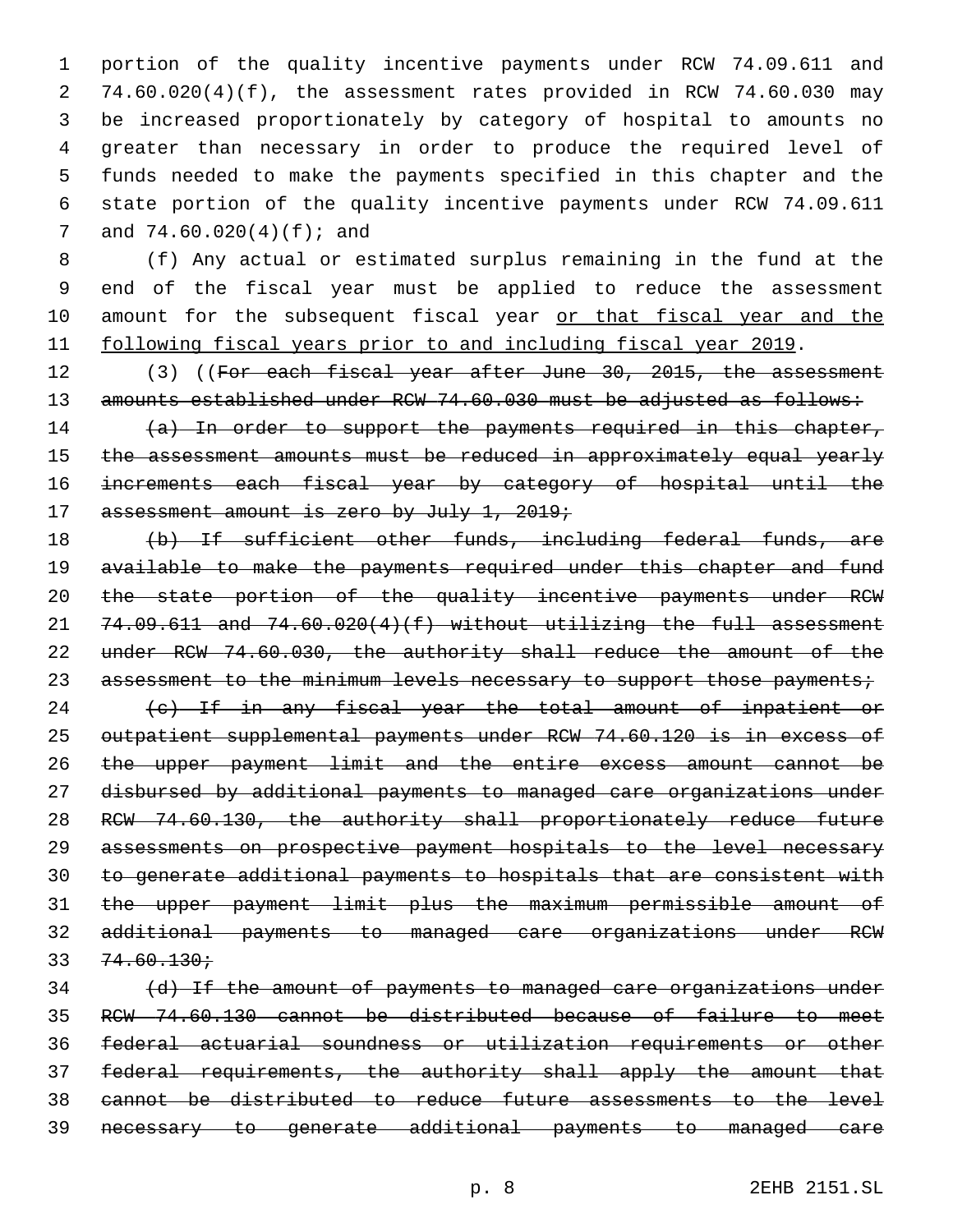organizations that are consistent with federal actuarial soundness or 2 utilization requirements or other federal requirements;

 (e) If required in order to obtain federal matching funds, the maximum number of nonmedicare inpatient days at the higher rate provided under RCW 74.60.030(1)(b)(i) may be adjusted in order to 6 comply with federal requirements;

 (f) If the number of nonmedicare inpatient days applied to the rates provided in RCW 74.60.030 will not produce sufficient funds to 9 support the payments required under this chapter and the state 10 portion of the quality incentive payments under RCW 74.09.611 and  $74.60.020(4)(f)$ , the assessment rates provided in RCW 74.60.030 may 12 be increased proportionately by category of hospital to amounts no 13 greater than necessary in order to produce the required level of 14 funds needed to make the payments specified in this chapter and the 15 state portion of the quality incentive payments under RCW 74.09.611 16 and  $74.60.020(4)(f)$ ; and

 (g) Any actual or estimated surplus remaining in the fund at the 18 end of the fiscal year must be applied to reduce the assessment 19 amount for the subsequent fiscal year.

 $(4)$ ))(a) Any adjustment to the assessment amounts pursuant to this section, and the data supporting such adjustment, including, but not limited to, relevant data listed in (b) of this subsection, must be submitted to the Washington state hospital association for review and comment at least sixty calendar days prior to implementation of such adjusted assessment amounts. Any review and comment provided by the Washington state hospital association does not limit the ability of the Washington state hospital association or its members to challenge an adjustment or other action by the authority that is not 29 made in accordance with this chapter.

 (b) The authority shall provide the following data to the Washington state hospital association sixty days before implementing any revised assessment levels, detailed by fiscal year, beginning with fiscal year 2011 and extending to the most recent fiscal year, except in connection with the initial assessment under this chapter:

35 (i) The fund balance;

(ii) The amount of assessment paid by each hospital;

 (iii) The state share, federal share, and total annual medicaid fee-for-service payments for inpatient hospital services made to each hospital under RCW 74.60.120, and the data used to calculate the payments to individual hospitals under that section;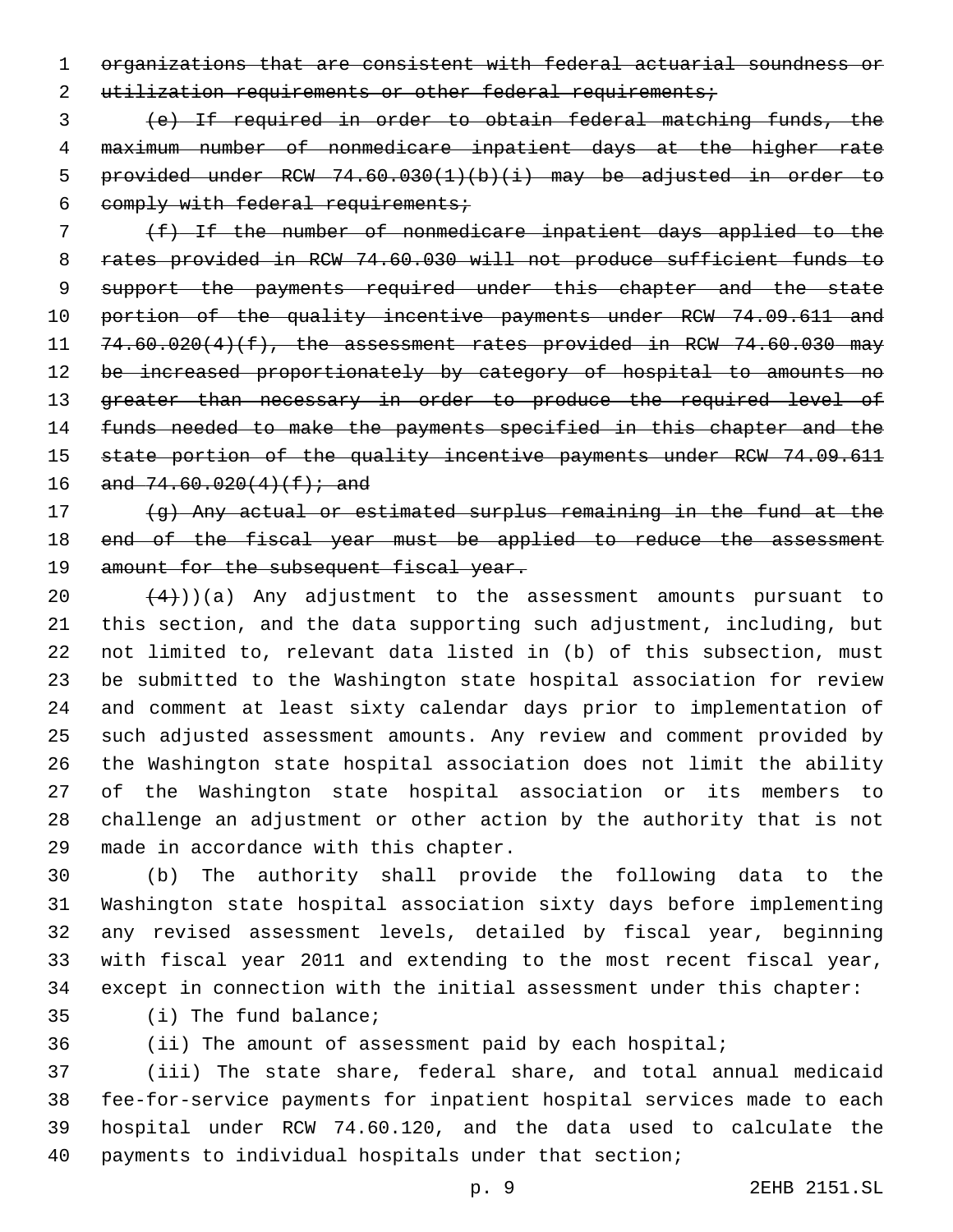(iv) The state share, federal share, and total annual medicaid fee-for-service payments for outpatient hospital services made to each hospital under RCW 74.60.120, and the data used to calculate annual payments to individual hospitals under that section;

 (v) The annual state share, federal share, and total payments made to each hospital under each of the following programs: Grants to certified public expenditure hospitals under RCW 74.60.090, for critical access hospital payments under RCW 74.60.100; and disproportionate share programs under RCW 74.60.110;

 (vi) The data used to calculate annual payments to individual 11 hospitals under  $(b)(v)$  of this subsection; and

 (vii) The amount of payments made to managed care plans under RCW 74.60.130, including the amount representing additional premium tax, 14 and the data used to calculate those payments.

 (c) On a monthly basis, the authority shall provide the Washington state hospital association the amount of payments made to managed care plans under RCW 74.60.130, including the amount representing additional premium tax, and the data used to calculate 19 those payments.

 **Sec. 5.** RCW 74.60.090 and 2013 2nd sp.s. c 17 s 8 are each 21 amended to read as follows:

 (1) In each fiscal year commencing upon satisfaction of the applicable conditions in RCW 74.60.150(1), funds must be disbursed from the fund and the authority shall make grants to certified public expenditure hospitals, which shall not be considered payments for 26 hospital services, as follows:

27 (a) University of Washington medical center: ((Three million three hundred thousand dollars per state fiscal year in fiscal years 2014 and 2015, and then reduced in approximately equal increments per 30 fiscal year until the grant amount is zero by July  $1,$ )) Ten million five hundred fifty-five thousand dollars in each state fiscal year 2016 through 2019 paid as follows, except if the full amount of the payments required under RCW 74.60.120 and 74.60.130 cannot be distributed in a given fiscal year, the amounts in this subsection (ii) and (iii) must be reduced proportionately:

(i) Four million four hundred fifty-five thousand dollars;

 (ii) Two million dollars to new integrated, evidence-based psychiatry residency program slots that did not receive state funding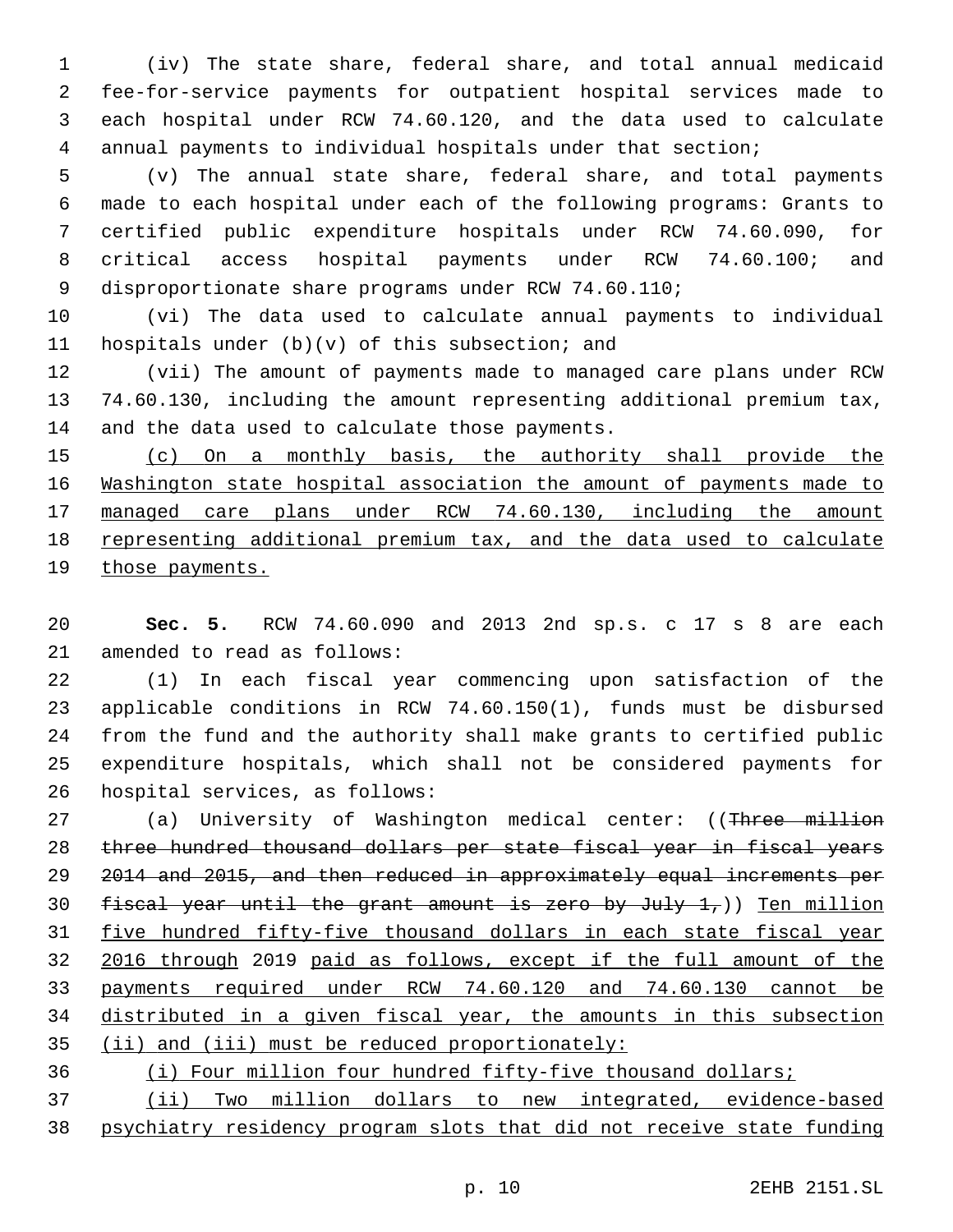prior to 2016, at the integrated psychiatry residency program at the

2 University of Washington; and

 (iii) Four million one hundred thousand dollars to new family medicine residency program slots that did not receive state funding prior to 2016, as directed through the family medicine residency network at the University of Washington, for slots where residents 7 are employed by hospitals;

 (b) Harborview medical center: ((Seven million six hundred thousand dollars per state fiscal year in fiscal years 2014 and 2015, and then reduced in approximately equal increments per fiscal year 11 until the grant amount is zero by July 1,)) Ten million two hundred sixty thousand dollars in each state fiscal year 2016 through 2019;

13 (c) All other certified public expenditure hospitals: ((Four million seven hundred thousand dollars per state fiscal year in 15 fiscal years 2014 and 2015, and then reduced in approximately equal increments per fiscal year until the grant amount is zero by July  $\pm$ ,  $\pm$ )) Six million three hundred forty-five thousand dollars in each state fiscal year 2016 through 2019. The amount of payments to individual hospitals under this subsection must be determined using a methodology that provides each hospital with a proportional allocation of the group's total amount of medicaid and state children's health insurance program payments determined from claims and encounter data using the same general methodology set forth in 24 RCW 74.60.120 (3) and (4).

25 (2) Payments must be made quarterly, before the end of each quarter, taking the total disbursement amount and dividing by four to 27 calculate the quarterly amount. ((The initial payment, which must 28 include all amounts due from and after July 1, 2013, to the date of the initial payment, must be made within thirty days after 30 satisfaction of the conditions in RCW  $74.60.150(1)$ .) The authority shall provide a quarterly report of such payments to the Washington 32 state hospital association.

 **Sec. 6.** RCW 74.60.100 and 2013 2nd sp.s. c 17 s 9 are each 34 amended to read as follows:

 In each fiscal year commencing upon satisfaction of the conditions in RCW 74.60.150(1), the authority shall make access payments to critical access hospitals that do not qualify for or receive a small rural disproportionate share hospital payment in a 39 given fiscal year in the total amount of ((five hundred twenty))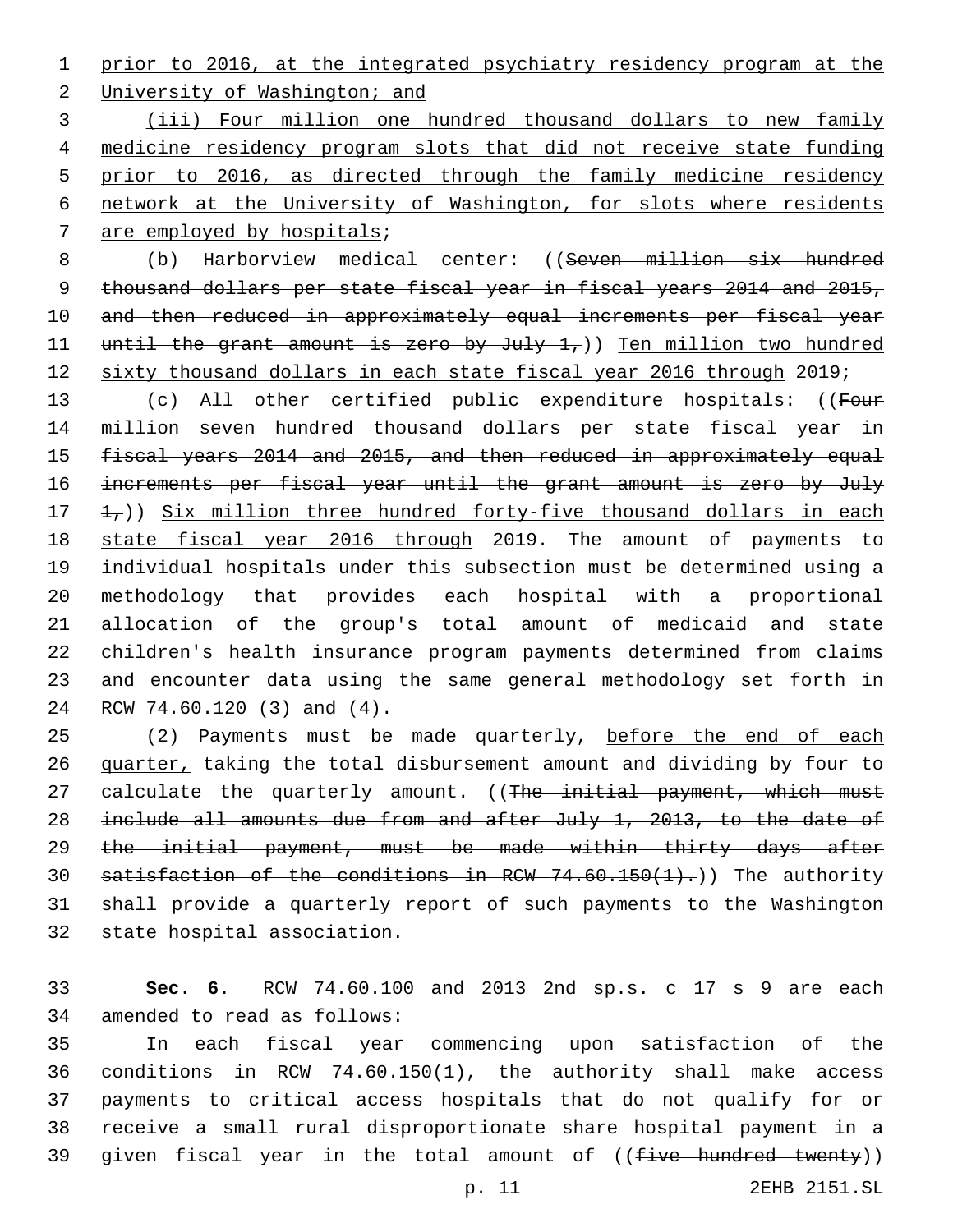seven hundred two thousand dollars from the fund and to critical access hospitals that receive disproportionate share payments in the total amount of one million three hundred thirty-six thousand dollars. The amount of payments to individual hospitals under this section must be determined using a methodology that provides each hospital with a proportional allocation of the group's total amount of medicaid and state children's health insurance program payments determined from claims and encounter data using the same general methodology set forth in RCW 74.60.120 (3) and (4). Payments must be made after the authority determines a hospital's payments under RCW 74.60.110. These payments shall be in addition to any other amount payable with respect to services provided by critical access hospitals and shall not reduce any other payments to critical access hospitals. The authority shall provide a report of such payments to the Washington state hospital association within thirty days after 16 payments are made.

 **Sec. 7.** RCW 74.60.120 and 2014 c 143 s 2 are each amended to 18 read as follows:

19 (1) ((Beginning)) In each state fiscal year ((2014)), commencing 20 ((thirty days after)) upon satisfaction of the applicable conditions 21 in RCW 74.60.150(1), ((and for the period of state fiscal years 2014 22 through 2019,)) the authority shall make supplemental payments directly to Washington hospitals, separately for inpatient and outpatient fee-for-service medicaid services, as follows:

 (a) For inpatient fee-for-service payments for prospective payment hospitals other than psychiatric or rehabilitation hospitals, 27 twenty-nine million ((two hundred twenty-five thousand)) one hundred 28 sixty-two thousand five hundred dollars per state fiscal year ((in fiscal years 2014 and 2015, and then amounts reduced in equal increments per fiscal year until the supplemental payment amount is 31 zero by July 1, 2019, from the fund,)) plus federal matching funds;

 (b) For outpatient fee-for-service payments for prospective payment hospitals other than psychiatric or rehabilitation hospitals, 34 thirty million dollars per state fiscal year ((in fiscal years 2014 and 2015, and then amounts reduced in equal increments per fiscal year until the supplemental payment amount is zero by July 1, 2019,  $f$  from the fund,)) plus federal matching funds;

 (c) For inpatient fee-for-service payments for psychiatric hospitals, ((six hundred twenty-five thousand)) eight hundred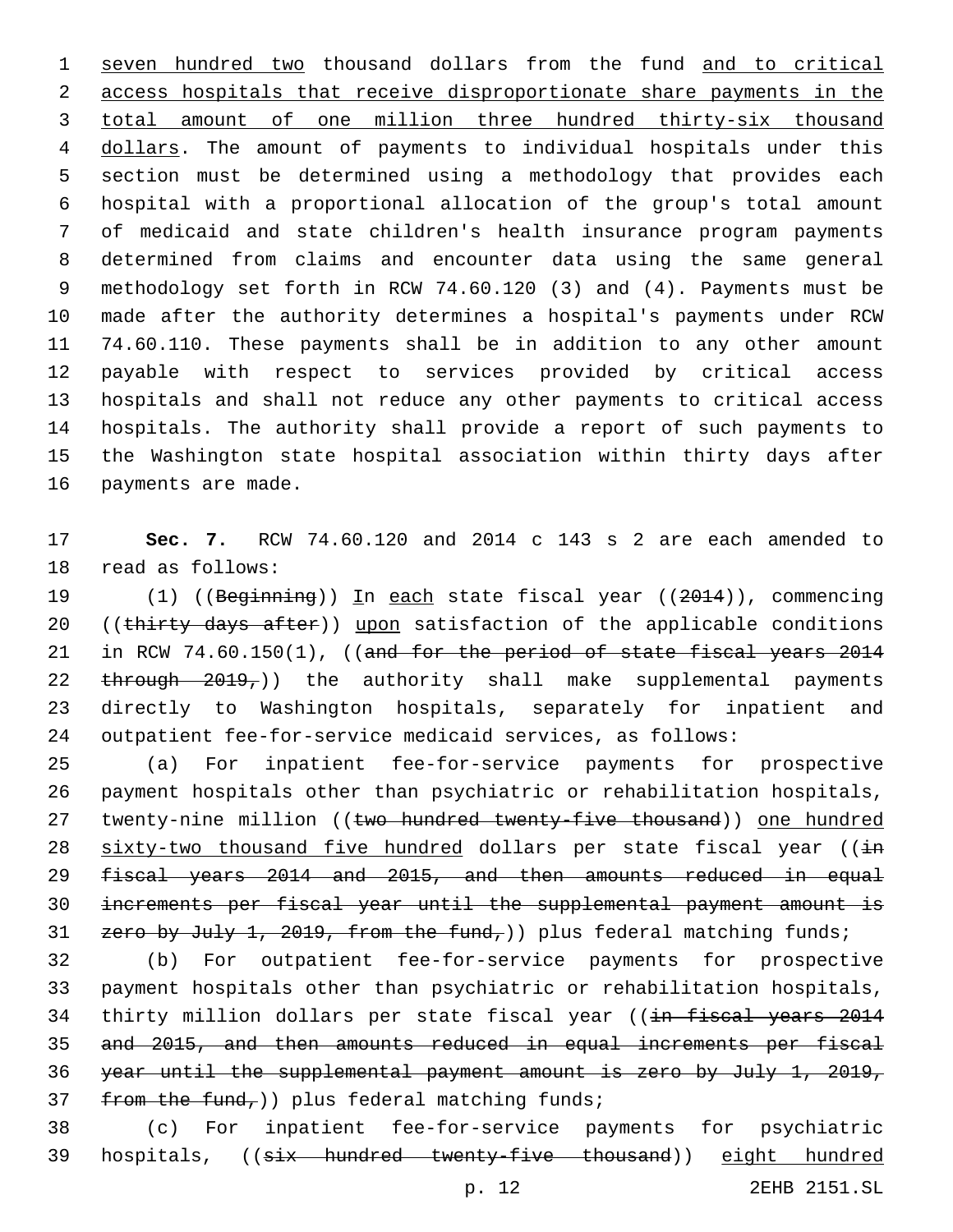1 seventy-five thousand dollars per state fiscal year ((in fiscal years 2014 and 2015, and then amounts reduced in equal increments per fiscal year until the supplemental payment amount is zero by July 1, 4 2019, from the fund, ) plus federal matching funds;

 (d) For inpatient fee-for-service payments for rehabilitation hospitals, ((one hundred fifty thousand)) two hundred twenty-five 7 thousand dollars per state fiscal year ((in fiscal years 2014 and 8 2015, and then amounts reduced in equal increments per fiscal year until the supplemental payment amount is zero by July 1, 2019, from  $the fund$ ;)) plus federal matching funds;

 (e) For inpatient fee-for-service payments for border hospitals, 12 two hundred fifty thousand dollars per state fiscal year ((in fiscal years 2014 and 2015, and then amounts reduced in equal increments per 14 fiscal year until the supplemental payment amount is zero by July 1, 15 , from the fund, ) plus federal matching funds; and

 (f) For outpatient fee-for-service payments for border hospitals, 17 two hundred fifty thousand dollars per state fiscal year ((in fiscal years 2014 and 2015, and then amounts reduced in equal increments per fiscal year until the supplemental payment amount is zero by July 1, , from the fund, ) plus federal matching funds.

 (2) If the amount of inpatient or outpatient payments under subsection (1) of this section, when combined with federal matching funds, exceeds the upper payment limit, payments to each category of hospital must be reduced proportionately to a level where the total payment amount is consistent with the upper payment limit. Funds under this chapter unable to be paid to hospitals under this section because of the upper payment limit must be paid to managed care organizations under RCW 74.60.130, subject to the limitations in this 29 chapter.

 (3) The amount of such fee-for-service inpatient payments to individual hospitals within each of the categories identified in 32 subsection  $(1)(a)$ ,  $(c)$ ,  $(d)$ , and  $(e)$  of this section must be 33 determined by:

 (a) Applying the medicaid fee-for-service rates in effect on July 1, 2009, without regard to the increases required by chapter 30, Laws of 2010 1st sp. sess. to each hospital's inpatient fee-for-services 37 claims and medicaid managed care encounter data for the base year;

 (b) Applying the medicaid fee-for-service rates in effect on July 1, 2009, without regard to the increases required by chapter 30, Laws of 2010 1st sp. sess. to all hospitals' inpatient fee-for-services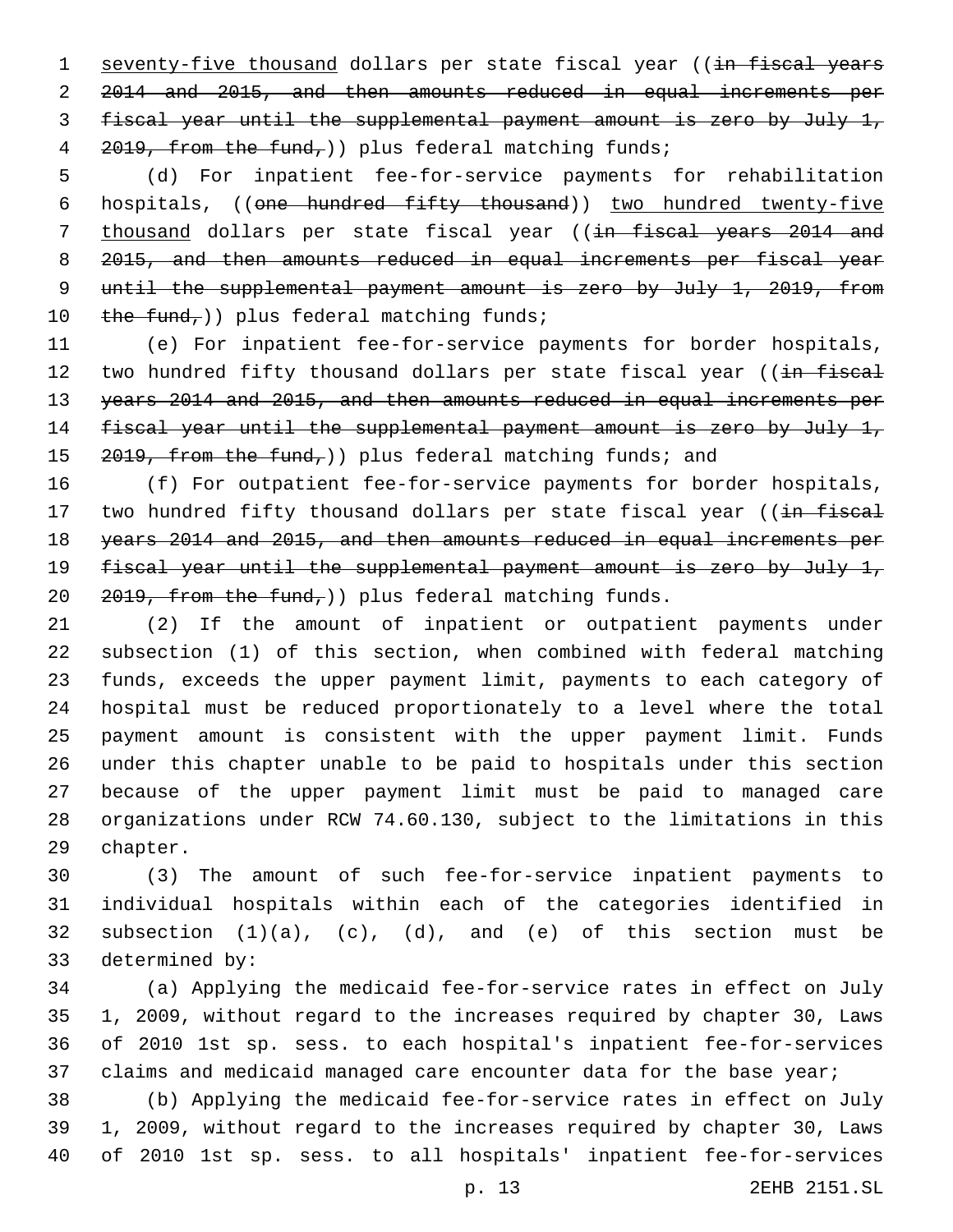claims and medicaid managed care encounter data for the base year; 2 and

 (c) Using the amounts calculated under (a) and (b) of this subsection to determine an individual hospital's percentage of the total amount to be distributed to each category of hospital.

 (4) The amount of such fee-for-service outpatient payments to individual hospitals within each of the categories identified in subsection (1)(b) and (f) of this section must be determined by:

 (a) Applying the medicaid fee-for-service rates in effect on July 1, 2009, without regard to the increases required by chapter 30, Laws of 2010 1st sp. sess. to each hospital's outpatient fee-for-services 12 claims and medicaid managed care encounter data for the base year;

 (b) Applying the medicaid fee-for-service rates in effect on July 1, 2009, without regard to the increases required by chapter 30, Laws of 2010 1st sp. sess. to all hospitals' outpatient fee-for-services 16 claims and medicaid managed care encounter data for the base year; 17 and

 (c) Using the amounts calculated under (a) and (b) of this subsection to determine an individual hospital's percentage of the total amount to be distributed to each category of hospital.

21 (5) ((Thirty days before the initial payments and))  $Sixty$  days before the first payment in each subsequent fiscal year, the authority shall provide each hospital and the Washington state hospital association with an explanation of how the amounts due to 25 each hospital under this section were calculated.

 (6) Payments must be made in quarterly installments on or about 27 the last day of every quarter. ((The initial payment must be made within thirty days after satisfaction of the conditions in RCW 74.60.150(1) and must include all amounts due from July 1, 2013, to either: (a) The end of the calendar quarter prior to when the conditions in RCW 70.60.150(1) [74.60.150(1)] are satisfied if approval is received more than forty-five days prior to the end of a quarter; or (b) the end of the calendar quarter after the satisfaction of the conditions in RCW 74.60.150(1) if approval is received within forty-five days of the end of a quarter.))

 (7) A prospective payment system hospital commencing operations after January 1, 2009, is eligible to receive payments in accordance with this section after becoming an eligible new prospective payment 39 system hospital as defined in RCW 74.60.010.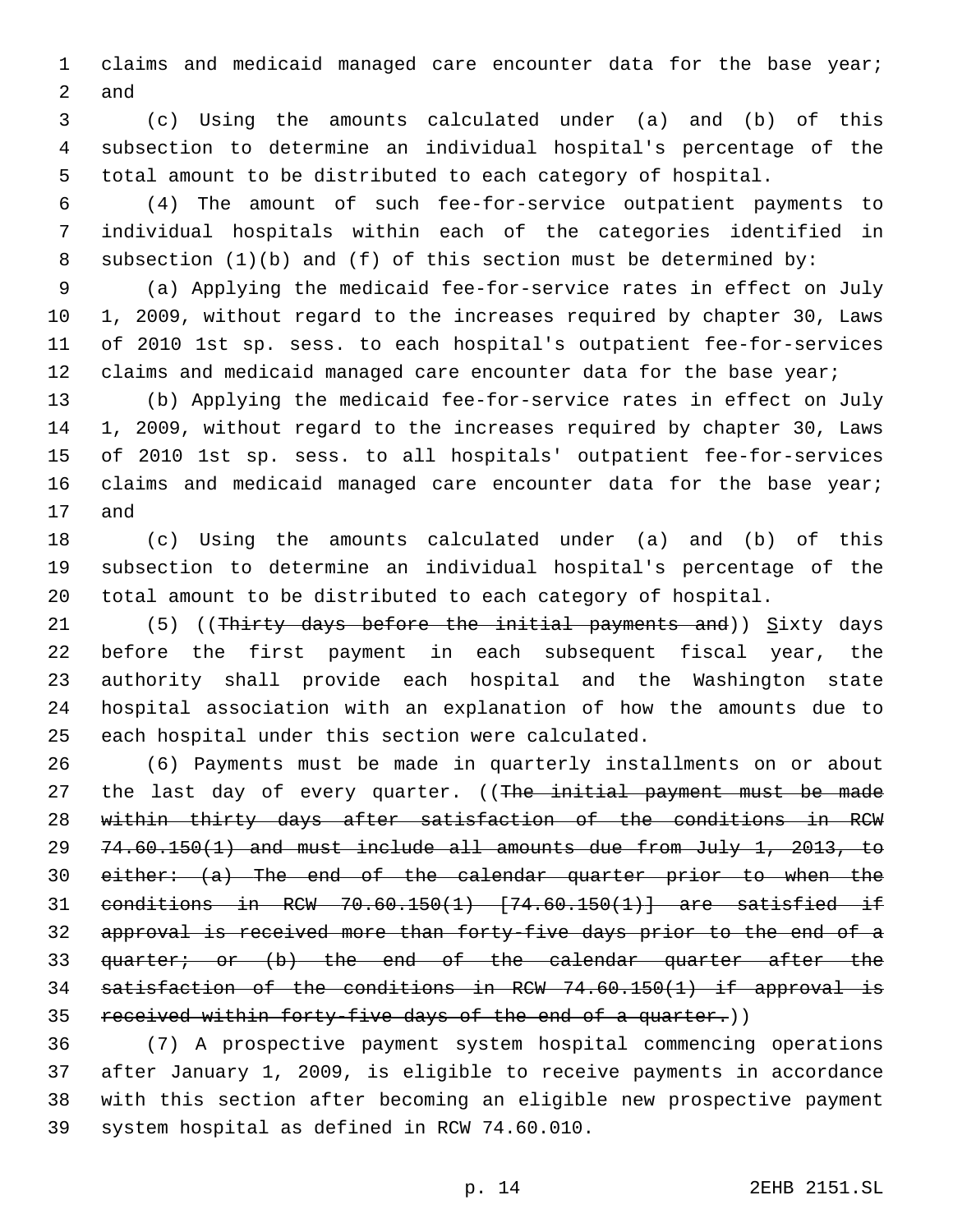(8) Payments under this section are supplemental to all other payments and do not reduce any other payments to hospitals.

 **Sec. 8.** RCW 74.60.130 and 2014 c 143 s 3 are each amended to 4 read as follows:

 (1) For state fiscal year ((2014)) 2016 and for each subsequent fiscal year, commencing within thirty days after satisfaction of the 7 conditions in RCW 74.60.150(1) and subsection  $((+6))$  (5) of this 8 section, ((and for the period of state fiscal years 2014 through 9 2019,)) the authority shall increase capitation payments in a manner consistent with federal contracting requirements to managed care organizations by an amount at least equal to the amount available from the fund after deducting disbursements authorized by RCW 74.60.020(4) (c) through (f) and payments required by RCW 74.60.080 through 74.60.120. The capitation payment under this subsection must 15 be no less than ((one hundred fifty-three)) ninety-six million ((one hundred thirty-one thousand six hundred)) dollars per state fiscal 17 year ((in fiscal years 2014 and 2015, and then the increased capitation payment amounts are reduced in equal increments per fiscal year until the increased capitation payment amount is zero by July 1,  $20 \quad 2019<sub>7</sub>)$ ) plus the maximum available amount of federal matching funds. The initial payment following satisfaction of the conditions in RCW 74.60.150(1) must include all amounts due from July 1, ((2013)) 2015, to the end of the calendar month during which the conditions in RCW 74.60.150(1) are satisfied. Subsequent payments shall be made 25 monthly.

26 (2) ((In fiscal years 2015, 2016, and 2017, the authority shall use any additional federal matching funds for the increased managed care capitation payments under subsection (1) of this section available from medicaid expansion under the federal patient protection and affordable care act to substitute for assessment funds which otherwise would have been used to pay managed care plans under 32 this section.

 $(3)$ ) Payments to individual managed care organizations shall be determined by the authority based on each organization's or network's enrollment relative to the anticipated total enrollment in each program for the fiscal year in question, the anticipated utilization of hospital services by an organization's or network's medicaid enrollees, and such other factors as are reasonable and appropriate 39 to ensure that purposes of this chapter are met.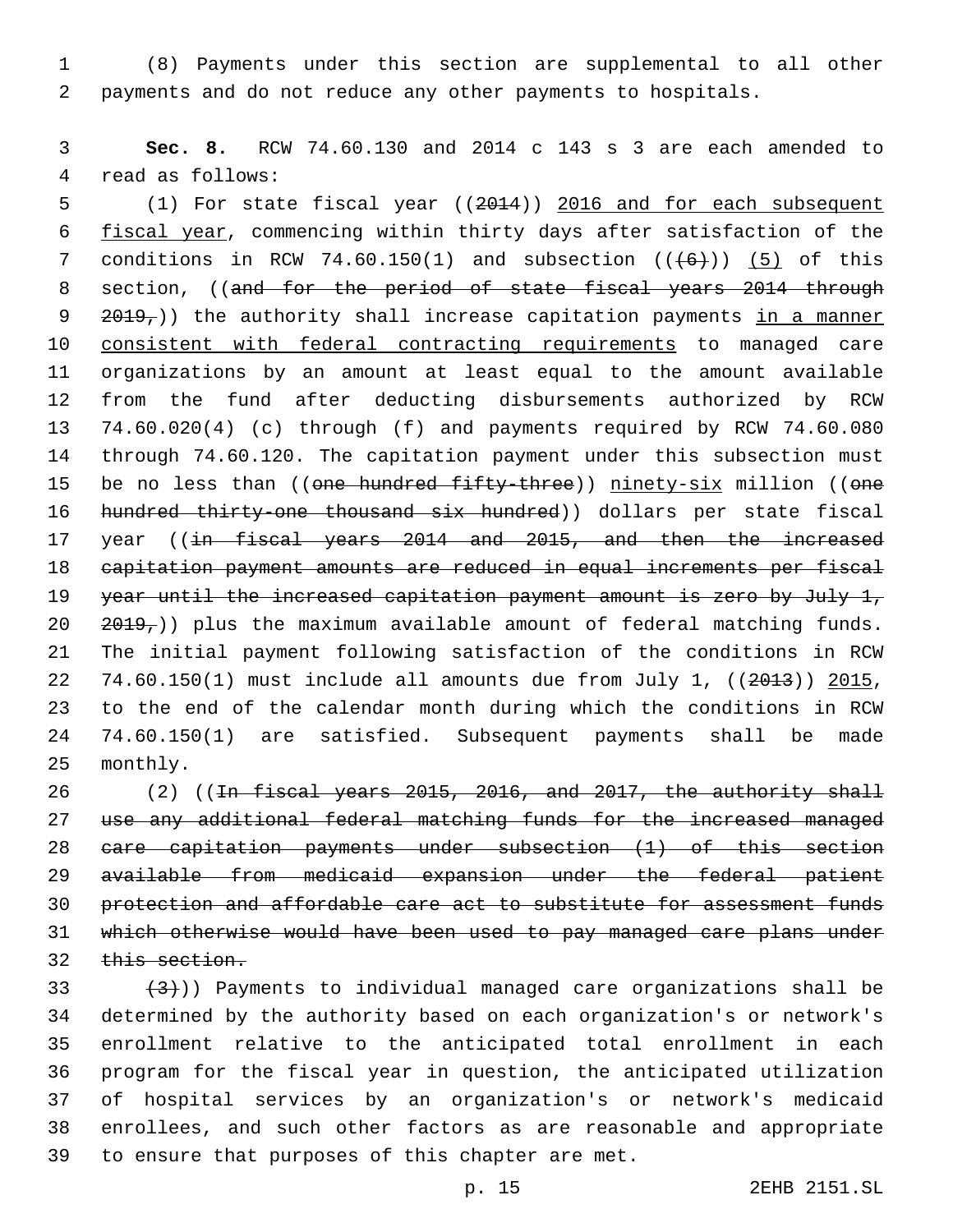(( $(4)$ )) (3) If the federal government determines that total payments to managed care organizations under this section exceed what is permitted under applicable medicaid laws and regulations, payments must be reduced to levels that meet such requirements, and the balance remaining must be applied as provided in RCW 74.60.050. Further, in the event a managed care organization is legally obligated to repay amounts distributed to hospitals under this section to the state or federal government, a managed care organization may recoup the amount it is obligated to repay under the medicaid program from individual hospitals by not more than the amount of overpayment each hospital received from that managed care 12 organization.

 $((+5+))$   $(4)$  Payments under this section do not reduce the amounts that otherwise would be paid to managed care organizations: PROVIDED, That such payments are consistent with actuarial soundness 16 certification and enrollment.

17  $((+6))$   $(5)$  Before making such payments, the authority shall require medicaid managed care organizations to comply with the 19 following requirements:

 (a) All payments to managed care organizations under this chapter must be expended for hospital services provided by Washington hospitals, which for purposes of this section includes psychiatric and rehabilitation hospitals, in a manner consistent with the purposes and provisions of this chapter, and must be equal to all increased capitation payments under this section received by the organization or network, consistent with actuarial certification and enrollment, less an allowance for any estimated premium taxes the organization is required to pay under Title 48 RCW associated with 29 the payments under this chapter;

 (b) Managed care organizations shall expend the increased capitation payments under this section in a manner consistent with the purposes of this chapter, with the initial expenditures to hospitals to be made within thirty days of receipt of payment from the authority. Subsequent expenditures by the managed care plans are to be made before the end of the quarter in which funds are received 36 from the authority;

 (c) Providing that any delegation or attempted delegation of an organization's or network's obligations under agreements with the authority do not relieve the organization or network of its obligations under this section and related contract provisions.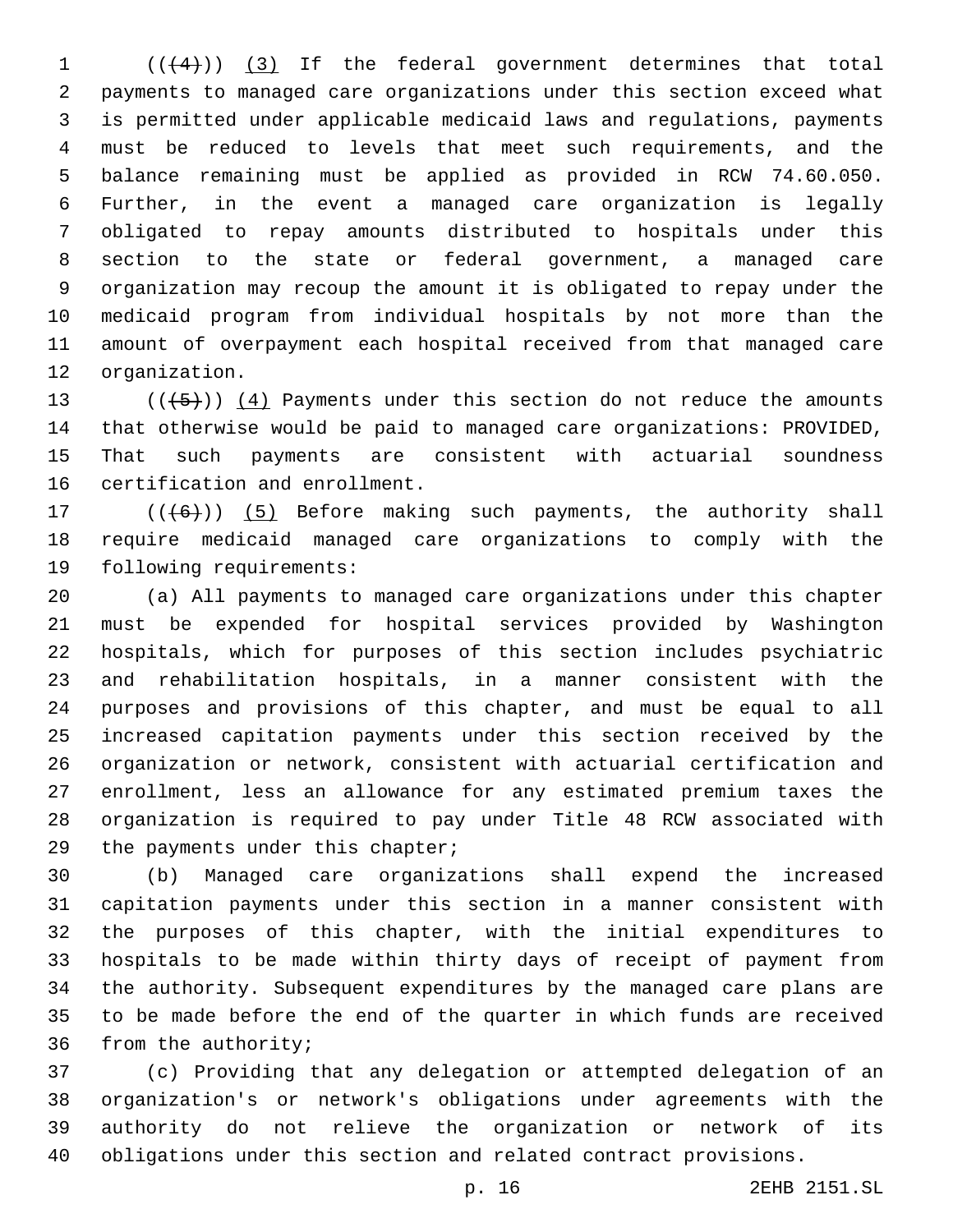1  $((+7))$  (6) No hospital or managed care organizations may use the payments under this section to gain advantage in negotiations.

 ( $(\frac{48}{1})$   $(7)$  No hospital has a claim or cause of action against a managed care organization for monetary compensation based on the 5 amount of payments under subsection  $((+6+))$  (5) of this section.

 $((+9))$   $(8)$  If funds cannot be used to pay for services in accordance with this chapter the managed care organization or network must return the funds to the authority which shall return them to the 9 hospital safety net assessment fund.

 **Sec. 9.** RCW 74.60.150 and 2013 2nd sp.s. c 17 s 15 are each 11 amended to read as follows:

 (1) The assessment, collection, and disbursement of funds under 13 this chapter shall be conditional upon:

 (a) Final approval by the centers for medicare and medicaid services of any state plan amendments or waiver requests that are necessary in order to implement the applicable sections of this chapter including, if necessary, waiver of the broad-based or uniformity requirements as specified under section 1903(w)(3)(E) of the federal social security act and 42 C.F.R. 433.68(e);

 (b) To the extent necessary, amendment of contracts between the authority and managed care organizations in order to implement this chapter; and

 (c) Certification by the office of financial management that appropriations have been adopted that fully support the rates established in this chapter for the upcoming fiscal year.

 (2) This chapter does not take effect or ceases to be imposed, and any moneys remaining in the fund shall be refunded to hospitals in proportion to the amounts paid by such hospitals, if and to the extent that any of the following conditions occur:

 (a) The federal department of health and human services and a court of competent jurisdiction makes a final determination, with all appeals exhausted, that any element of this chapter, other than RCW 33 74.60.100, cannot be validly implemented;

 (b) Funds generated by the assessment for payments to prospective payment hospitals or managed care organizations are determined to be 36 not eligible for federal match;

 (c) Other funding sufficient to maintain aggregate payment levels to hospitals for inpatient and outpatient services covered by medicaid, including fee-for-service and managed care, at least at the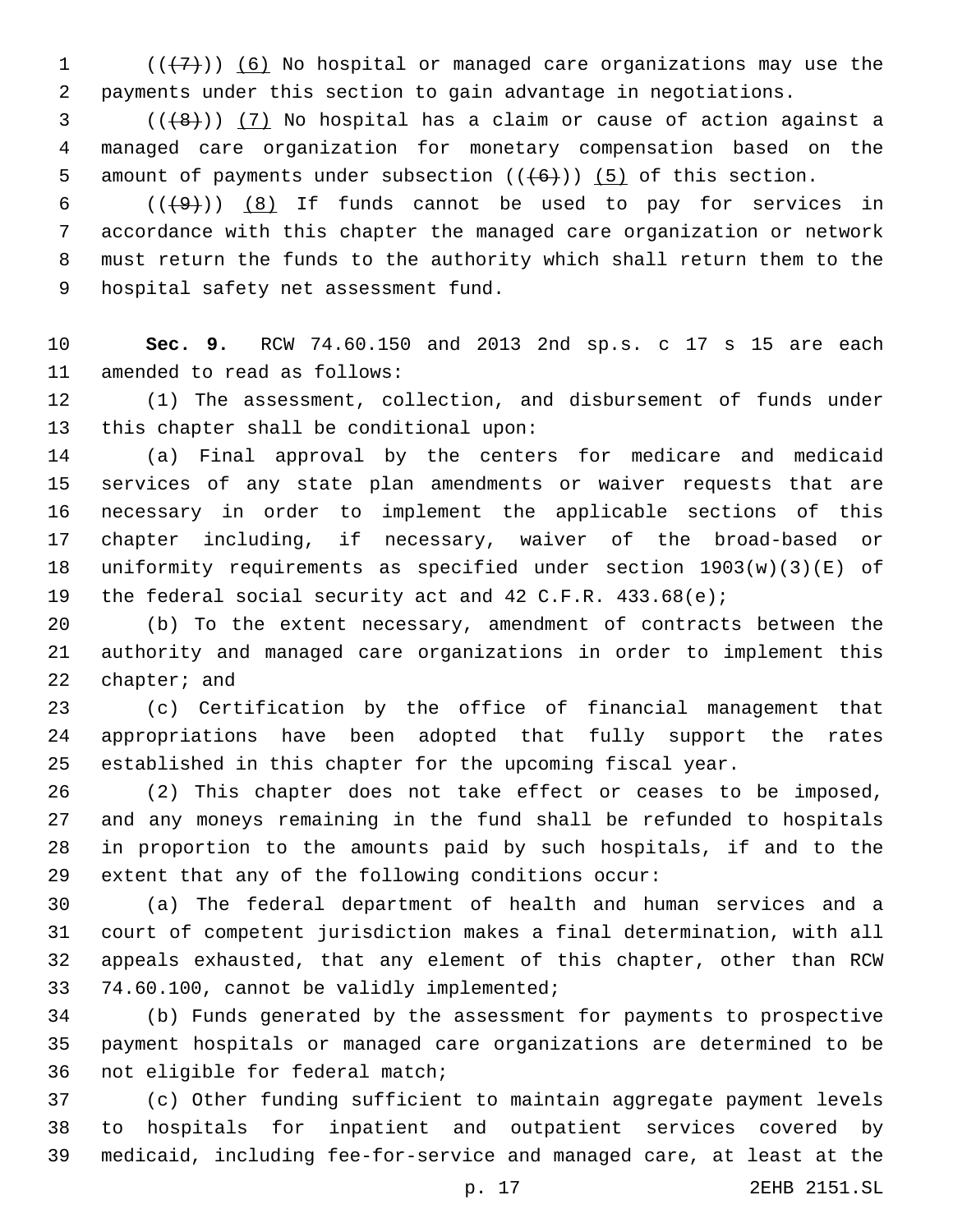levels the state paid for those services on July 1, ((2009)) 2015, as 2 adjusted for current enrollment and utilization((, but without regard to payment increases resulting from chapter 30, Laws of 2010 1st sp. sess.,)) is not appropriated or available;

 (d) Payments required by this chapter are reduced, except as specifically authorized in this chapter, or payments are not made in substantial compliance with the time frames set forth in this 8 chapter; or

 (e) The fund is used as a substitute for or to supplant other 10 funds, except as authorized by RCW 74.60.020.

 **Sec. 10.** RCW 74.60.160 and 2013 2nd sp.s. c 17 s 17 are each 12 amended to read as follows:

 (1) The legislature intends to provide the hospitals with an opportunity to contract with the authority each fiscal biennium to protect the hospitals from future legislative action during the biennium that could result in hospitals receiving less from supplemental payments, increased managed care payments, disproportionate share hospital payments, or access payments than the hospitals expected to receive in return for the assessment based on the biennial appropriations and assessment legislation.

 (2) Each odd-numbered year after enactment of the biennial omnibus operating appropriations act, the authority shall offer to 23 enter into a contract or to extend an existing contract for the period of the fiscal biennium beginning July 1st with a hospital that is required to pay the assessment under this chapter. The contract 26 must include the following terms:

(a) The authority must agree not to do any of the following:

 (i) Increase the assessment from the level set by the authority pursuant to this chapter on the first day of the contract period for 30 reasons other than those allowed under RCW 74.60.050( $(\frac{43}{})$ ) (2)(e);

 (ii) Reduce aggregate payment levels to hospitals for inpatient and outpatient services covered by medicaid, including fee-for-33 service and managed care, ((allowing for variations due to budget-34 neutral rebasing and)) adjusting for changes in enrollment and utilization, from the levels the state paid for those services on the first day of the contract period;

 (iii) For critical access hospitals only, reduce the levels of disproportionate share hospital payments under RCW 74.60.110 or access payments under RCW 74.60.100 for all critical access hospitals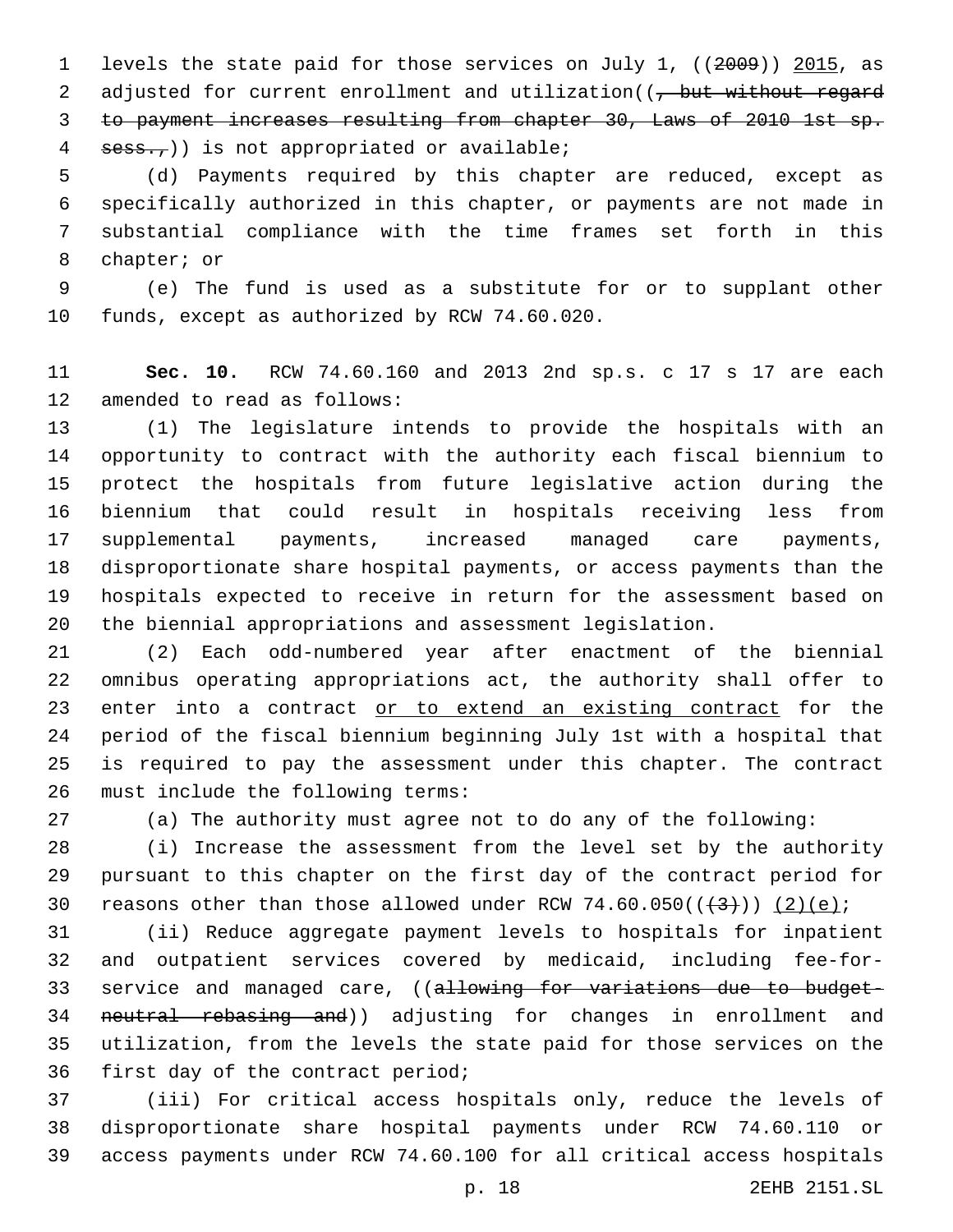below the levels specified in those sections on the first day of the 2 contract period;

 (iv) For prospective payment system, psychiatric, and rehabilitation hospitals only, reduce the levels of supplemental payments under RCW 74.60.120 for all prospective payment system hospitals below the levels specified in that section on the first day of the contract period unless the supplemental payments are reduced 8 under RCW 74.60.120(2);

 (v) For prospective payment system, psychiatric, and rehabilitation hospitals only, reduce the increased capitation payments to managed care organizations under RCW 74.60.130 below the levels specified in that section on the first day of the contract period unless the managed care payments are reduced under RCW 14 74.60.130( $($ 4 $)$ )  $(3)$ ; or

 (vi) Except as specified in this chapter, use assessment revenues for any other purpose than to secure federal medicaid matching funds 17 to support payments to hospitals for medicaid services; and

 (b) As long as payment levels are maintained as required under this chapter, the hospital must agree not to challenge the authority's reduction of hospital reimbursement rates to July 1, 2009, levels, which results from the elimination of assessment supported rate restorations and increases, under 42 U.S.C. Sec. 1396a(a)(30)(a) either through administrative appeals or in court 24 during the period of the contract.

 (3) If a court finds that the authority has breached an agreement with a hospital under subsection (2)(a) of this section, the 27 authority:

 (a) Must immediately refund any assessment payments made subsequent to the breach by that hospital upon receipt; and

 (b) May discontinue supplemental payments, increased managed care payments, disproportionate share hospital payments, and access payments made subsequent to the breach for the hospital that are 33 required under this chapter.

 (4) The remedies provided in this section are not exclusive of any other remedies and rights that may be available to the hospital whether provided in this chapter or otherwise in law, equity, or 37 statute.

 **Sec. 11.** RCW 74.60.901 and 2013 2nd sp.s. c 17 s 19 are each 39 amended to read as follows: